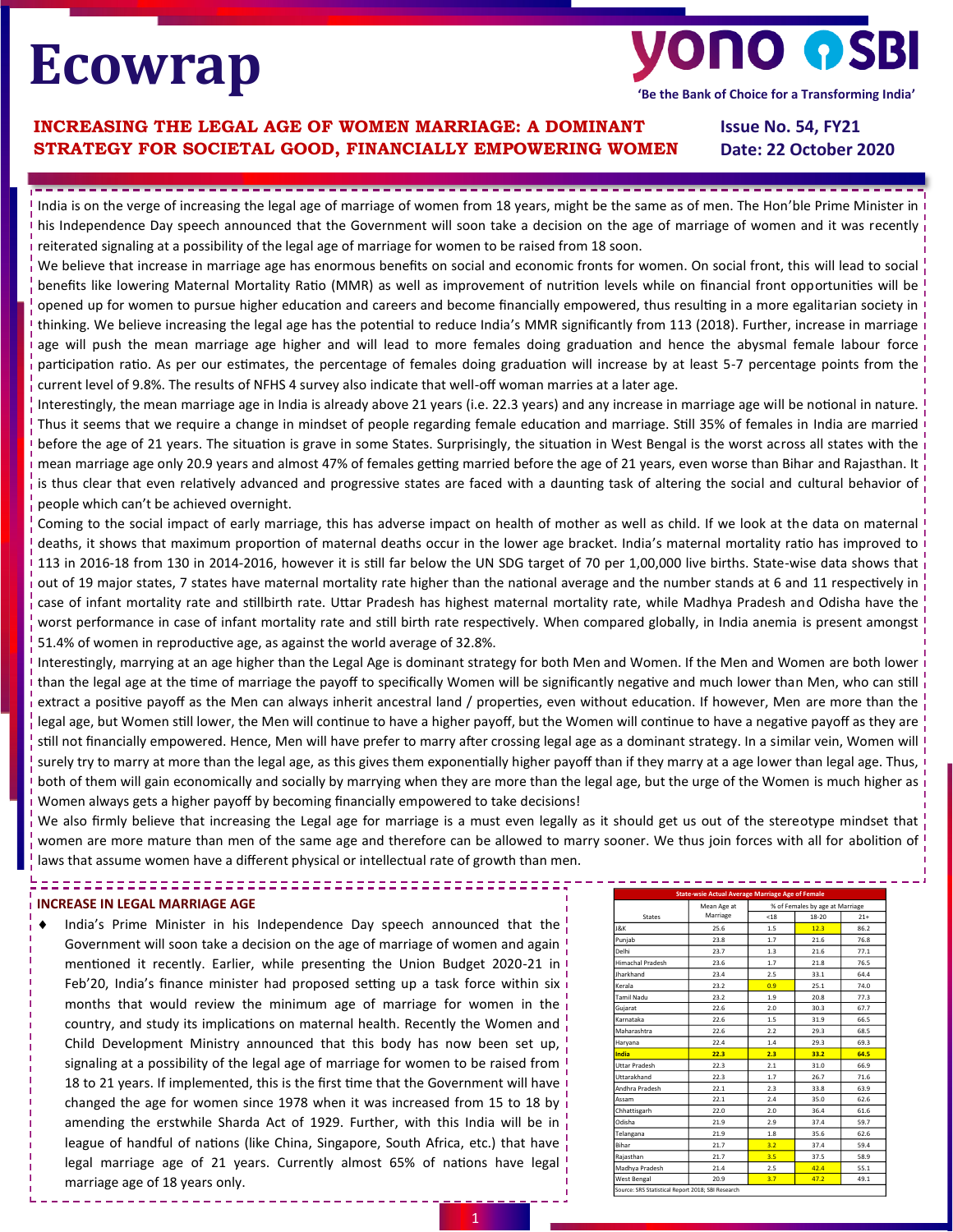# **SBI** *ECOWRAP*

- We believe that increase in marriage age has enormous benefits on social and economic fronts for women. On social front, this will lead to lowering MMR as well as improvement of nutrition levels, while on financial front opportunities will be opened for women to pursue higher education and careers.
- Interestingly, the mean marriage age in India is already above 21 years (i.e. 22.3 years) and any increase in marriage age will be notional in nature. **What is required is change in mindset of people regarding female education and marriage. However, still 35% of females in India are married before the age of 21 years.**
- The situation is grave in some States. In West Bengal, mean marriage age is only 20.9 years and almost 51% of females got married before the age of 21 years. If the legal marriage age is increased to 21 years, then the States will be faced with a daunting task of altering the social and cultural behavior of people which can't be achieved overnight.

# **DETERMINANTS OF MEDIAN MARRIAGE AGE IN INDIA**

- **Education Level:** As expected, education plays a vital role in determining the median marriage age in India. According to NFHS 4, women having 12 or more years of schooling marry much later than other women. The median age at first marriage for women age 25-49 increases from 17.2 years for women with no schooling to 22.7 years for women with 12 or more years of schooling.
- **Religion:** In India, religion is another factor that impacts the median marriage age among women. The median age at first marriage for women age 25-49 is higher among Christian women (21.6 years), Jain women (21.2 years), and Sikh women (20.9 years) than women from all other specific religions (18.0-19.2 years).

# **SOCIAL BENEFITS**

# *Higher proportion of maternal deaths in lower bracket*

- Early marriage has an adverse effect on health of mother as well as child. The mother is not mature enough mentally as well physically which in turn affects the child, leading to higher infant mortality as well as maternal mortality.
- The data on maternal deaths shows that maximum proportion of the maternal deaths occur in the lower bracket. India's maternal mortality ratio has improved to 113 in 2016-18 from 122 in 2015-17 and 130 in 2014-2016, however it is still far below the UNs SDG target of 70 per 1,00,000 live births.

#### *India fares poorly in case of mother and child nutrition*

- When compared globally, India has one of the worst performances in mother and child nutrition. As per the FAO report, in India anemia is present amongst 51.4% of women in reproductive age, as against the world average of 32.8%. When we look at children under 5 who are stunted there again India has significantly higher number compared to other developing countries including Bangladesh, Indonesia & Malaysia.
- Also, the recent report of the UN Inter-agency Group for Child Mortality estimation shows that India along with 5 other countries (China, Democratic Republic of Congo, Pakistan, Nigeria and Ethiopia) account for half of the global stillbirths. Further, the report clearly emphasizes the importance of mother's health and nutrition as well as education in reducing stillbirths.

# *Increasing the legal age for marriage is a step in the right direction*

- Infant mortality in India is quite high at 32, with rural India having infant mortality of 36 and urban of 23. Looking at state-wise data we find that out of 19 major states, 7 states have maternal mortality rate higher than the national average and the number stands at 6 and 11 respectively, in case of infant mortality rate and stillbirth rate. Uttar Pradesh has the highest maternal mortality rate, while Madhya Pradesh and Odisha have the worst performance in case of infant mortality rate and still birth rate, respectively.
- Various indicators of mortality data show that it is more prevalent in rural areas and since child marriage are more common to rural areas, we believe that increasing the legal age of marriage from 18 to 21 is one positive step towards reducing maternal mortality and infant mortality.

**Women's Median Age at First Marriage by Schooling**



**Women's Median Age by Religion**



Source: NFHS 4; SBI Research

| <b>Age group wise Deaths</b> |            |                                       |  |  |
|------------------------------|------------|---------------------------------------|--|--|
| Age                          |            | Maternal Deaths   Non-maternal Deaths |  |  |
| Group                        | Proportion | Proportion                            |  |  |
| 15-19                        | 5%         | 9%                                    |  |  |
| $20 - 24$                    | 33%        | 11%                                   |  |  |
| $25 - 29$                    | 32%        | 12%                                   |  |  |
| 30-34                        | 17%        | 13%                                   |  |  |
| 35-39                        | 7%         | 14%                                   |  |  |
| 40-44                        | 4%         | 18%                                   |  |  |
| 45-49                        | 1%         | 22%                                   |  |  |
| Source: SRS 2018             |            |                                       |  |  |

|            | <b>Nutrition related Statistics (FAO)</b>                                     |                       |                 |                  |  |  |
|------------|-------------------------------------------------------------------------------|-----------------------|-----------------|------------------|--|--|
|            | %                                                                             |                       | mn              |                  |  |  |
|            | Prevalence of                                                                 | Prevalence of Anaemia | #of Children    | # of women of    |  |  |
|            | Stunting in Children                                                          | among women of        | below 5 years   | reproductive age |  |  |
|            | below 5 years                                                                 | reproductive age      | who are stunted | who are anaemic  |  |  |
| World      | 21.3                                                                          | 32.8                  | 144             | 613.2            |  |  |
| India      | 34.7                                                                          | 51.4                  | 40.3            | 175.6            |  |  |
| Indonesia  | 30.5                                                                          | 28.8                  | 7.4             | 20.2             |  |  |
| Malaysia   | 20.7                                                                          | 24.9                  | 0.5             | 2.1              |  |  |
| Bangladesh | 30.8                                                                          | 39.9                  | 4.3             | 18.2             |  |  |
|            | Source: FAO Report -The State of Food Security & Nutrition in the World, 2020 |                       |                 |                  |  |  |

| Rural | Urban | <b>Total</b>                      |
|-------|-------|-----------------------------------|
| 36    | 23    | 32                                |
| 27    | 14    | 23                                |
|       |       |                                   |
|       |       | 113                               |
|       |       | Source: SBI Research, SRS 2016-18 |

 As per the latest World Bank data for Maternal Mortality Ratio (MMR), the average maternal mortality of countries with 18 years as legal age of marriage (129 deaths per 100000 live births) is higher than average maternal mortality of countries with 21 as the legal age (124 deaths per 100000 live births). We believe that India's MMR too can reduce significantly from 113 (2018) after the legal marriage age is increased to 21. Coupled with this, ensuring proper nutrition to mother and child will help in ensuring a better tomorrow.

------------